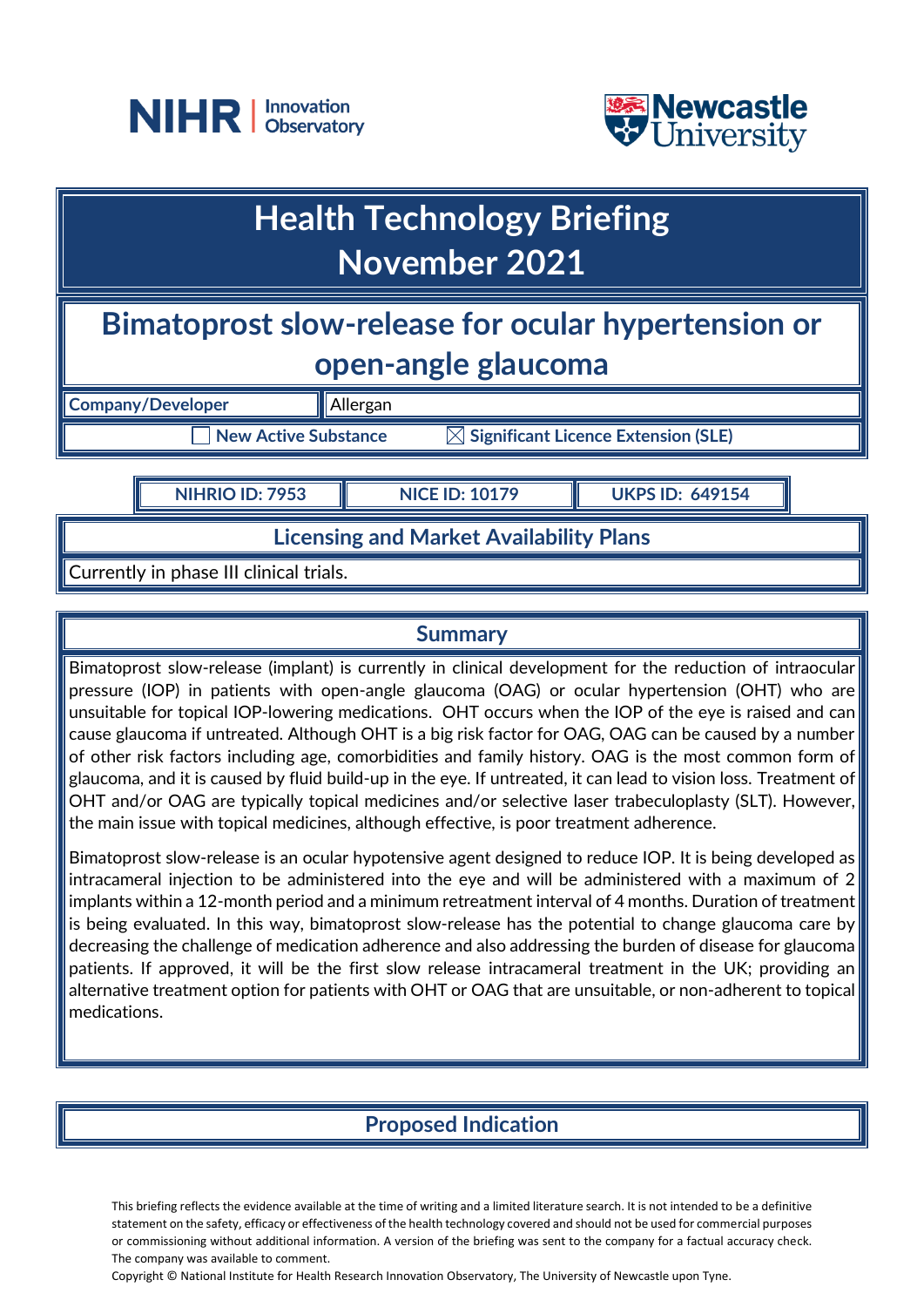# **NIHR** | Innovation



For the reduction of Intraocular Pressure (IOP) in patients with open-angle glaucoma (OAG) or ocular hypertension (OHT) who are unsuitable for topical IOP-lowering medications.<sup>1,2</sup>

 $\overline{a}$ 

# **Technology**

#### **Description**

Bimatoprost slow-release biodegradable implant (Durysta, AGN-192024, bimatoprost sustained-release, bimatoprost SR) is a potent ocular hypotensive agent.<sup>1,2</sup> It is a synthetic prostamide, structurally related to prostaglandin  $F_{2a}$  (PGF<sub>2a</sub>), that does not act through any known prostaglandin receptors. Bimatoprost selectively mimics the effects of newly discovered biosynthesised substances called prostamides. The mechanism of action by which bimatoprost reduces IOP in humans is by increasing aqueous humour outflow through the trabecular meshwork and enhancing uveoscleral outflow.<sup>3</sup> Bimatoprost slow-release biodegradable implant is currently in clinical development for the reduction of IOP in patients with OAG or OHT who are unsuitable for topical medication.<sup>1,2</sup>

In the phase III trial (NCT02507687), the eye randomized to receive bimatoprost slow-release 10µg has received an intracameral administration of bimatoprost slow-release on day 4, plus sham selective laser trabeculoplasty (SLT) administration on day 1 only. Cycle 2 administration of bimatoprost slow-release was performed at week 16 for all patients who meet retreatment criteria.<sup>2</sup> For those patients not meeting retreatment criteria at week 16, cycle 2 may be performed at the investigator's discretion during an unscheduled visit after week 16 and prior to the month 12 visit if the retreatment criteria are met. Duration of treatment is being evaluated.<sup>a,b</sup>

#### Key Innovation

First-line treatment for OAG usually involves the use of topical IOP-lowering medications, most commonly prostaglandin analogues (PGAs). Although topical medications are generally efficacious in lowering IOP, adherence issues frequently complicate disease management. Factors reported to negatively impact adherence to topical IOP-lowering medications include a poor understanding of the disease, poor selfefficacy, difficulty in eye drop administration, forgetfulness, multiple dosing requirements, and adverse events. <sup>4</sup> As the standard of care for those patients with mild-moderate OHT and OAG who are unsuitable for topical medications is selective laser trabeculoplasty (SLT) which has limited repeatability, laser has been chosen as the comparator in the pivotal trial.<sup>2,b</sup>

Bimatoprost implant reduces IOP with a sustained effect in patients with OAG or OHT based on available data from two phase III US pivotal trials (NCT02247804 and NCT02250651). In clinical trials in patients with OAG or OHT, the intracameral bimatoprost implant had acceptable safety and tolerability after one administration and with the new clinical trials it is expected to show an acceptable safety profile with two administrations.<sup>1,4,5</sup> Bimatoprost slow-release drug delivery also has the potential to change glaucoma care by decreasing the challenge of medication adherence. It is currently the only FDA-approved slowrelease intracameral treatment available. Clinical trials have shown that bimatoprost SR can provide comparable levels of IOP control as topical eyedrops. It has advantages such as decreasing concerns

a Information provided by Allergan

**b** Information provided by Allergan on UK PharmaScan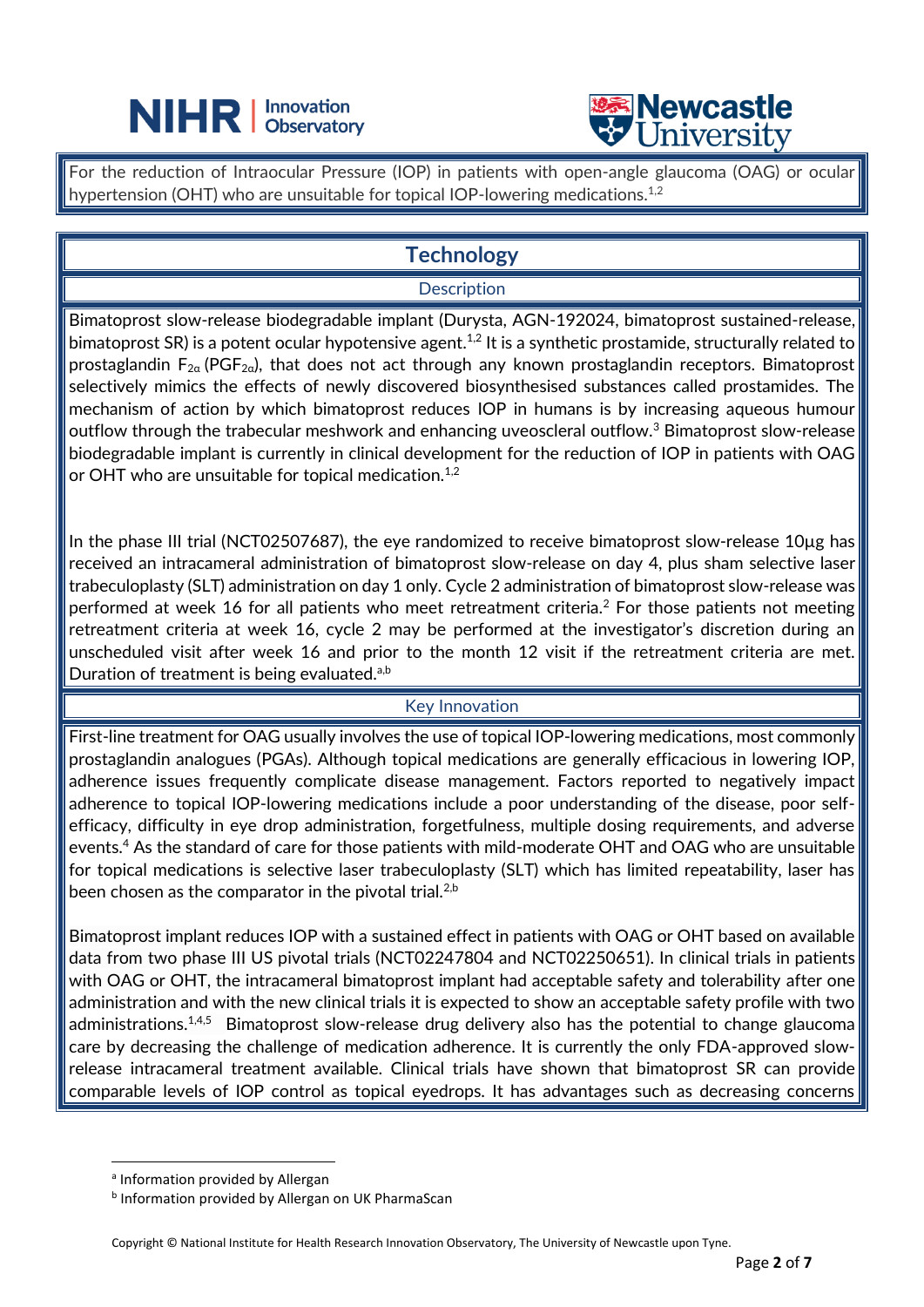



regarding drop adherence, reducing ocular surface and periocular side effects from topical drops, and decreased daily treatment burden for patients.<sup>6</sup>

 $\overline{a}$ 

#### Regulatory & Development Status

Bimatoprost slow-release biodegradable implant does not currently have Marketing Authorisation in the EU/UK for any indication.

However, bimatoprost eye drops is licensed in the UK for the reduction of elevated IOP in chronic OAG and OHT in adults (as monotherapy or as adjunctive therapy to beta-blockers). $3$ 

### **Patient Group**

Disease Area and Clinical Need

Glaucoma is a group of eye disorders characterised by a loss of visual field associated with pathological cupping of the optic disc and optic nerve damage. While glaucoma is generally linked to raised IOP, which is the main treatable risk factor, it can also occur when the IOP is within the normal range. Other risk factors include age, family history, ethnicity, corticosteroid use, myopia, type 2 diabetes mellitus, cardiovascular disease, and hypertension. The most common form of glaucoma is OAG.<sup>7</sup> OAG is a chronic and progressive eye disorder that is characterized by optic nerve damage and is commonly associated with elevated IOP. In OAG, disease progression leads to irreversible visual field loss and, if untreated, can result in blindness.<sup>4</sup> Patients with OHT (an IOP greater than 21 mmHg) are at high risk of developing primary OAG.<sup>7</sup>

OHT affects 3-5% of people in the UK over 40 years of age. Primary OAG affects about 2% of people in the UK older than 40 years.<sup>8</sup> The Royal College of Opthalmologists (RCO) predicts that from 2015 to 2035, the prevalence of the number of people in the UK with glaucoma will rise by 44% (22% rise from 2015 to 2025). This will be accompanied by a rise of 16% in the number with OHT. $\degree$  The hospital episode statistics (HES) for diagnosis in England in 2020-2021, recorded a total of 7,678 finished consultant episodes (FCEs) for primary OAG (ICD-10: H40.1), resulting in a total of 478 admissions. $^{10}$ 

Recommended Treatment Options

NICE recommends the following for the treatment of OHT:<sup>11</sup>

- Generic PGA for people with IOP of 24 mmHG or more, if they are at risk of visual impairment within their lifetime
- For people with OHT who are not at risk of visual impairment in their lifetime, they should continue regular visits to their primary eye care professional at clinically appropriate intervals
- For patients with IOP of 24 mmHg or more, who cannot tolerate their current treatment, the first choice should be an alternative generic PGA if available, and if this is not tolerated, offer a betablocker. If none of these options are tolerated, offer non-generic PGA, carbonic anhydrase inhibitors, sympathomimetics, miotics or a combination of treatments
- A drug from another therapeutic class (beta-blocker, carbonic anhydrase inhibitor<sup>[2](https://pathways.nice.org.uk/pathways/glaucoma#pathways-glaucoma-paths-managing-glaucoma-nodes-ocular-hypertension-treatment-fullcontent-footnote-ee8e2a839a2f41d99cb2d9cdb965ca17)</sup> or sympathomimetic) to people with an IOP of 24 mmHg or more whose current treatment is not reducing IOP sufficiently to prevent the risk of progression to sight loss. Topical drugs from different therapeutic classes may be needed at the same time to control IOP.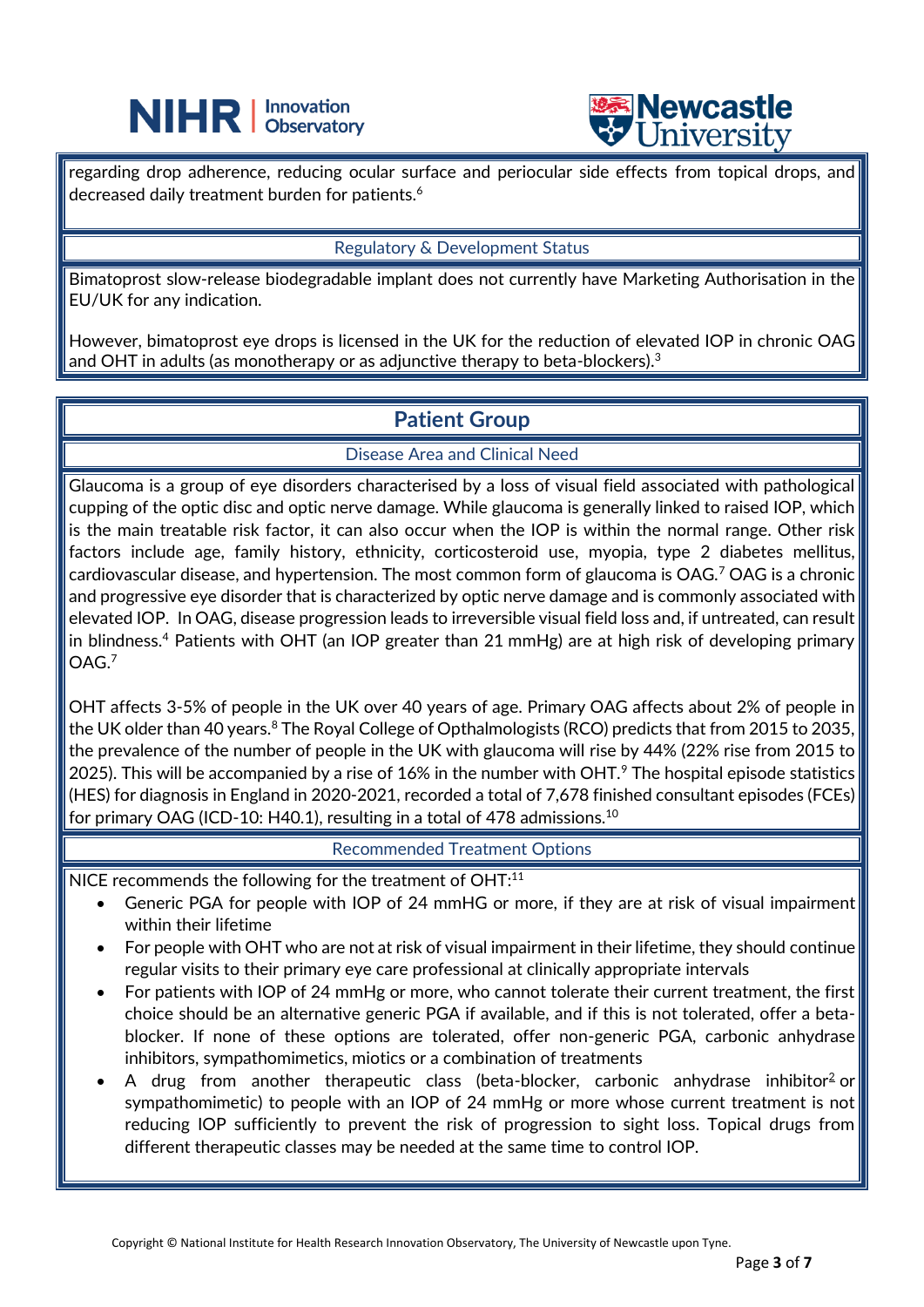



NICE recommends the following for the treatment of primary OAG:<sup>12</sup>

 $\overline{a}$ 

- Offer a generic PGA to people with primary OAG
- Offer people with advanced primary OAG, surgery with pharmacological augmentation (*mitomycin C* ) as indicated.
- Offer people who present with advanced primary OAG and who are listed for surgery, interim treatment with a generic PGA.
- If adherence and eye drop instillation technique are satisfactory offer 1 of the following: a drug from another therapeutic class (a beta-blocker, carbonic anhydrase inhibitor or sympathomimetic), laser trabeculoplasty, surgery with pharmacological augmentation

| <b>Clinical Trial Information</b> |                                                                                                                                                                                                                                                                                              |
|-----------------------------------|----------------------------------------------------------------------------------------------------------------------------------------------------------------------------------------------------------------------------------------------------------------------------------------------|
| Trial                             | NCT02247804; 2014-003037-26; The Efficacy and Safety of Bimatoprost SR<br>in Patients With Open-angle Glaucoma or Ocular Hypertension<br><b>Phase III: Completed</b><br>Location(s): 6 countries in EU (not including UK), USA and other countries<br>Primary completion date: February 2018 |
| <b>Trial Design</b>               | Randomised, parallel assignment, quadruple-blinded                                                                                                                                                                                                                                           |
| Population                        | N = 594 (actual); Diagnosis of either OAG or OHT in each eye and both eyes<br>require IOP-lowering treatment; aged 18 years and older.                                                                                                                                                       |
| Intervention(s)                   | Bimatoprost SR, 10 µg                                                                                                                                                                                                                                                                        |
| Comparator(s)                     | Timolol 0.5%                                                                                                                                                                                                                                                                                 |
| Outcome(s)                        | Change From Baseline in IOP in the Study Eye at Week 12 (Hours 0 and 2)<br>$\bullet$<br>[Time frame: Baseline (hours 0 and 2) to week 12 (hours 0 and 2)]<br>See trial record for full list of other outcomes                                                                                |
| Results (efficacy)                | See trial record                                                                                                                                                                                                                                                                             |
| <b>Results (safety)</b>           | See trial record                                                                                                                                                                                                                                                                             |

| <b>Clinical Trial Information</b> |                                                                                                                                                                                                                                                                                                                    |  |
|-----------------------------------|--------------------------------------------------------------------------------------------------------------------------------------------------------------------------------------------------------------------------------------------------------------------------------------------------------------------|--|
| <b>Trial</b>                      | NCT02507687; 2015-002131-18; A Comparison of Bimatoprost SR to<br>Selective Laser Trabeculoplasty in Patients With Open-Angle Glaucoma or<br>Ocular Hypertension<br>Phase III: Active, not recruiting<br>Location(s): 4 countries in EU, UK, USA, Canada and other countries.<br>Primary completion date: May 2023 |  |
| <b>Trial Design</b>               | $\parallel$ Randomised, parallel assignment, quadruple-blinded                                                                                                                                                                                                                                                     |  |
| Population                        | $\mathbb N$ = 215; Diagnosis of either OAG or OHTin each eye that require IOP lowering<br>treatment; aged 18 years and older.                                                                                                                                                                                      |  |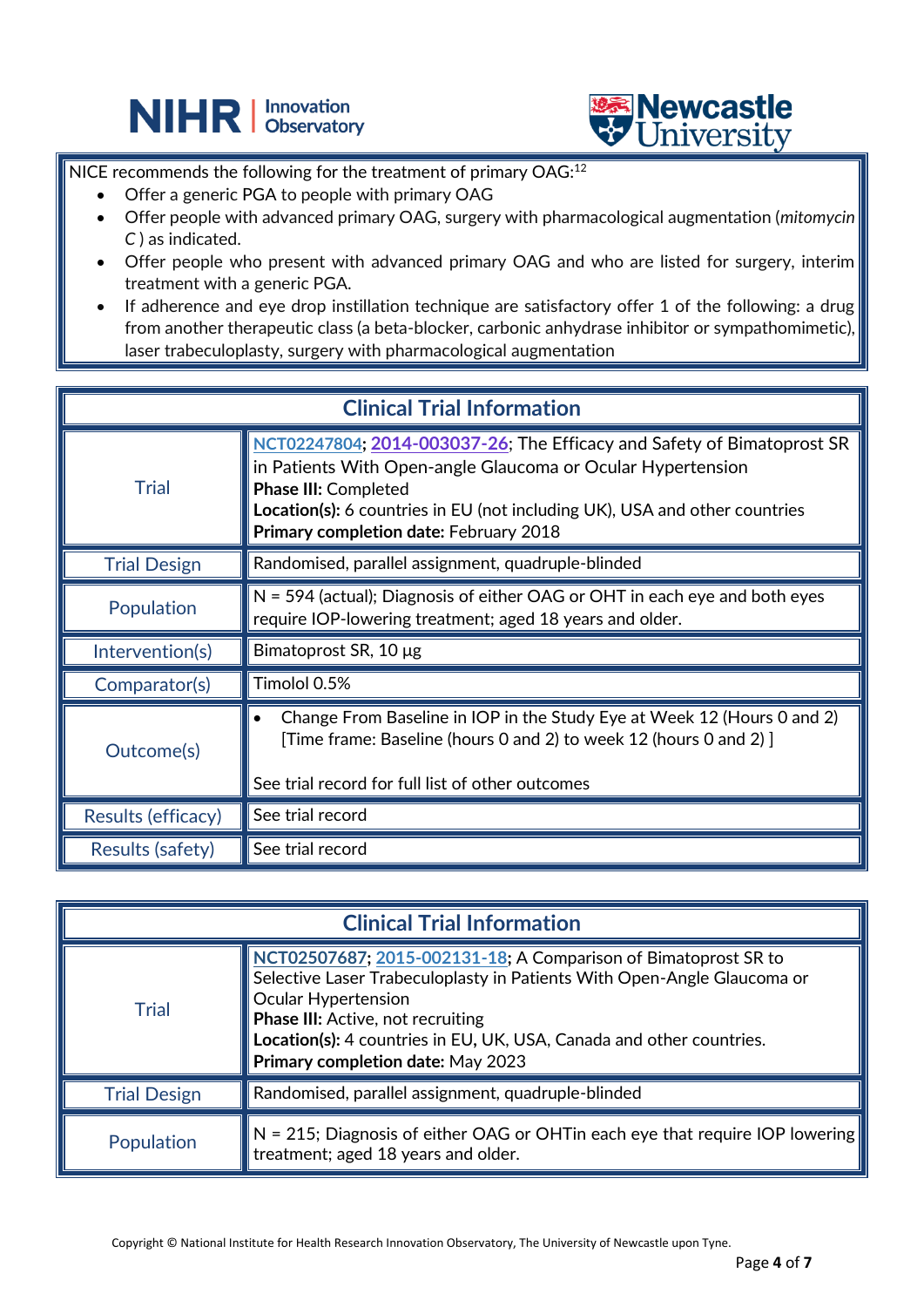



|                    | $\triangledown$ $\cup$ $\cdots$                                                                                                                                                                                          |
|--------------------|--------------------------------------------------------------------------------------------------------------------------------------------------------------------------------------------------------------------------|
| Intervention(s)    | $\parallel$ Up to 2 bimatoprost SR adminsitrations                                                                                                                                                                       |
| Comparator(s)      | $\parallel$ Selective laser trabeculoplasty                                                                                                                                                                              |
| Outcome(s)         | Change from Baseline in IOP at week 4 [Time frame: Baseline, Week 4]<br>Change from Baseline in IOP at week 12 [Time frame: Baseline, Week 12]<br>Change from Baseline in IOP at week 24 [Time frame: Baseline, Week 24] |
| Results (efficacy) |                                                                                                                                                                                                                          |
| Results (safety)   |                                                                                                                                                                                                                          |

# **Estimated Cost**

The cost of bimatoprost SR is not yet known.

# **Relevant Guidance**

#### NICE Guidance

- NICE technology appraisal in development. Netarsudil for treating open angle glaucoma or ocular hypertension (ID1078). Expected date of issue to be confirmed.
- NICE technology appraisal in development. Netarsudil-latanoporst for previously treated open angle glaucoma or ocular hypertension (ID1363). Expected date of issue to be confirmed.
- NICE technology appraisal in development. Glaucoma lerdelimumab (CAT-152) (ID383). Expected date of issue to be confirmed.
- NICE guideline in development. Glaucoma: diagnosis and management (GID-NG1020). Expected date of issue January 2022.
- NICE guideline. Glaucoma: diagnosis and management (NG81). November 2017.
- NICE quality standard. Serious eye disorders (QS180). February 2019.
- NICE interventional procedure. Repetitive short-pulse transscleral cyclophotocoagulation for glaucoma (IPG692). April 2021.
- NICE interventional procedure guidance. Microinvasive subconjunctival insertion of a trans-scleral gelatin stent for primary open-angle glaucoma (IPG612). April 2018.
- NICE interventional procedure guidance. Ab externo canaloplasty for primary open-angle glaucoma (IPG591). September 2017.
- NICE interventional procedure guidance. Trabecular stent bypass microsurgery for open-angle glaucoma (IPG575). February 2017
- NICE interventional procedure guidance. Trabeculotomy ab interno for open angle glaucoma (IPG397) May 2011.

#### NHS England (Policy/Commissioning) Guidance

• NHS England. 2013/14 NHS Standard Contract for Specialised Ophthalmology (Adult). D12/S/a.

#### Other Guidance

- European Glaucoma Society. Terminology and Guidelines for Glaucoma. March 2017.<sup>13</sup>
- Clinical Council for eye health commissioning: the Royal College of Ophthalmologists. Commissioning guide: Glaucoma (recommendations). June 2016.<sup>14</sup>
- Scottish Intercollegiate Guidelines Network (SIGN). Glaucoma referral and safe discharge (SIGN144). March 2015<sup>15</sup>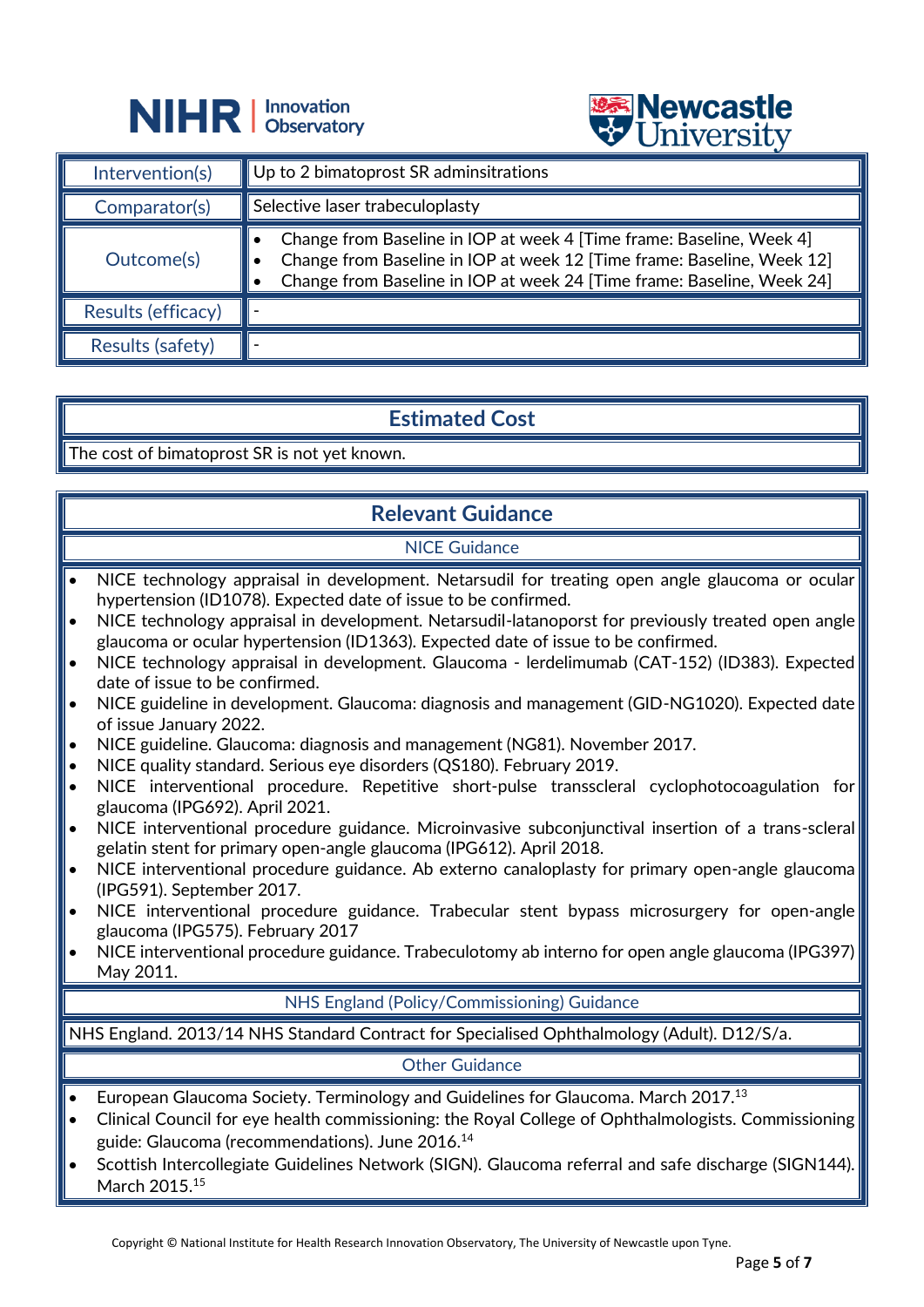



#### **Additional Information**

Additional clinical trials that may be used to support regulatory/Health Technology Assessment (HTA) submission by the company include: NCT02250651, NCT02636946, NCT03891446, NCT04285580, NCT03850782. 5,16-19

# **References**

- 1 ClinicalTrials.gov. *Efficacy and Safety Study of Bimatoprost Sustained-Release (SR) in Participants With Open-angle Glaucoma or Ocular Hypertension*. *Trial ID: NCT02247804*. 2014. Available from:<https://clinicaltrials.gov/ct2/show/NCT02247804> [Accessed 1st November 2021].
- 2 ClinicalTrials.gov. *Comparison of Bimatoprost SR to Selective Laser Trabeculoplasty in Patients With Open-Angle Glaucoma or Ocular Hypertension*. *Trial ID: NCT02507687*. 2015. Available from:<https://clinicaltrials.gov/ct2/show/NCT02507687> [Accessed 1st November 2021].
- 3 Electronic Medicines Compendium. *LUMIGAN 0.3 mg/mL eye drops, solution, in singledose container.* 2021. Available from: <https://www.medicines.org.uk/emc/product/2947/smpc> [Accessed 1st November 2021].
- 4 Shirley M. Bimatoprost Implant: First Approval. *Drugs & aging*. 2020;37(6):457-62. Available from: [https://doi.org/10.1007/s40266-020-00769-8.](https://doi.org/10.1007/s40266-020-00769-8)
- 5 ClinicalTrials.gov. *Efficacy and Safety of Bimatoprost Sustained-Release (SR) in Patients With Open-Angle Glaucoma or Ocular Hypertension*. *Trial ID: NCT02250651*. 2014. Available from:<https://clinicaltrials.gov/ct2/show/NCT02250651> [Accessed 1st November 2021].
- 6 Sirinek PE, Lin MM. Intracameral sustained release bimatoprost implants (Durysta). *Semin Ophthalmol*. 2021 Sep 29:1-6. Available from: [https://doi.org/10.1080/08820538.2021.1985145.](https://doi.org/10.1080/08820538.2021.1985145)
- 7 National Institute of Clinical Excellence (NICE). *Glaucoma and ocular hypertension.* 2021. Available from: [https://bnf.nice.org.uk/treatment-summary/glaucoma-and](https://bnf.nice.org.uk/treatment-summary/glaucoma-and-ocular-hypertension.html)[ocular-hypertension.html](https://bnf.nice.org.uk/treatment-summary/glaucoma-and-ocular-hypertension.html) [Accessed 2nd November 2021].
- 8 National Institute of Clinical Excellence (NICE). *Gluacoma: How common is it?* 2020. Available from: [https://cks.nice.org.uk/topics/glaucoma/background](https://cks.nice.org.uk/topics/glaucoma/background-information/prevalence/)[information/prevalence/](https://cks.nice.org.uk/topics/glaucoma/background-information/prevalence/) [Accessed 2nd November 2021].
- 9 The Royal College of Opthalmologists. *The Way Forward: Glaucoma.* 2015. Available from[: https://www.rcophth.ac.uk/wp-content/uploads/2015/10/RCOphth-The-](https://www.rcophth.ac.uk/wp-content/uploads/2015/10/RCOphth-The-Way-Forward-Glaucoma-300117.pdf)[Way-Forward-Glaucoma-300117.pdf](https://www.rcophth.ac.uk/wp-content/uploads/2015/10/RCOphth-The-Way-Forward-Glaucoma-300117.pdf) [Accessed 2nd November 2021].
- 10 NHS Digital. *Hospital Admitted Patient Care Activity 2020-21: Diagnosis.* 2021. Available from: [https://digital.nhs.uk/data-and](https://digital.nhs.uk/data-and-information/publications/statistical/hospital-admitted-patient-care-activity/2020-21)[information/publications/statistical/hospital-admitted-patient-care-activity/2020-21](https://digital.nhs.uk/data-and-information/publications/statistical/hospital-admitted-patient-care-activity/2020-21) [Accessed 8th November 2021].
- 11 NICE Pathways. *Ocular hypertension treatment.* 2021. Available from: [https://pathways.nice.org.uk/pathways/glaucoma#path=view%3A/pathways/glauco](https://pathways.nice.org.uk/pathways/glaucoma#path=view%3A/pathways/glaucoma/managing-glaucoma.xml&content=view-node%3Anodes-ocular-hypertension-treatment) [ma/managing-glaucoma.xml&content=view-node%3Anodes-ocular-hypertension](https://pathways.nice.org.uk/pathways/glaucoma#path=view%3A/pathways/glaucoma/managing-glaucoma.xml&content=view-node%3Anodes-ocular-hypertension-treatment)[treatment](https://pathways.nice.org.uk/pathways/glaucoma#path=view%3A/pathways/glaucoma/managing-glaucoma.xml&content=view-node%3Anodes-ocular-hypertension-treatment) [Accessed 3rd November 2021].